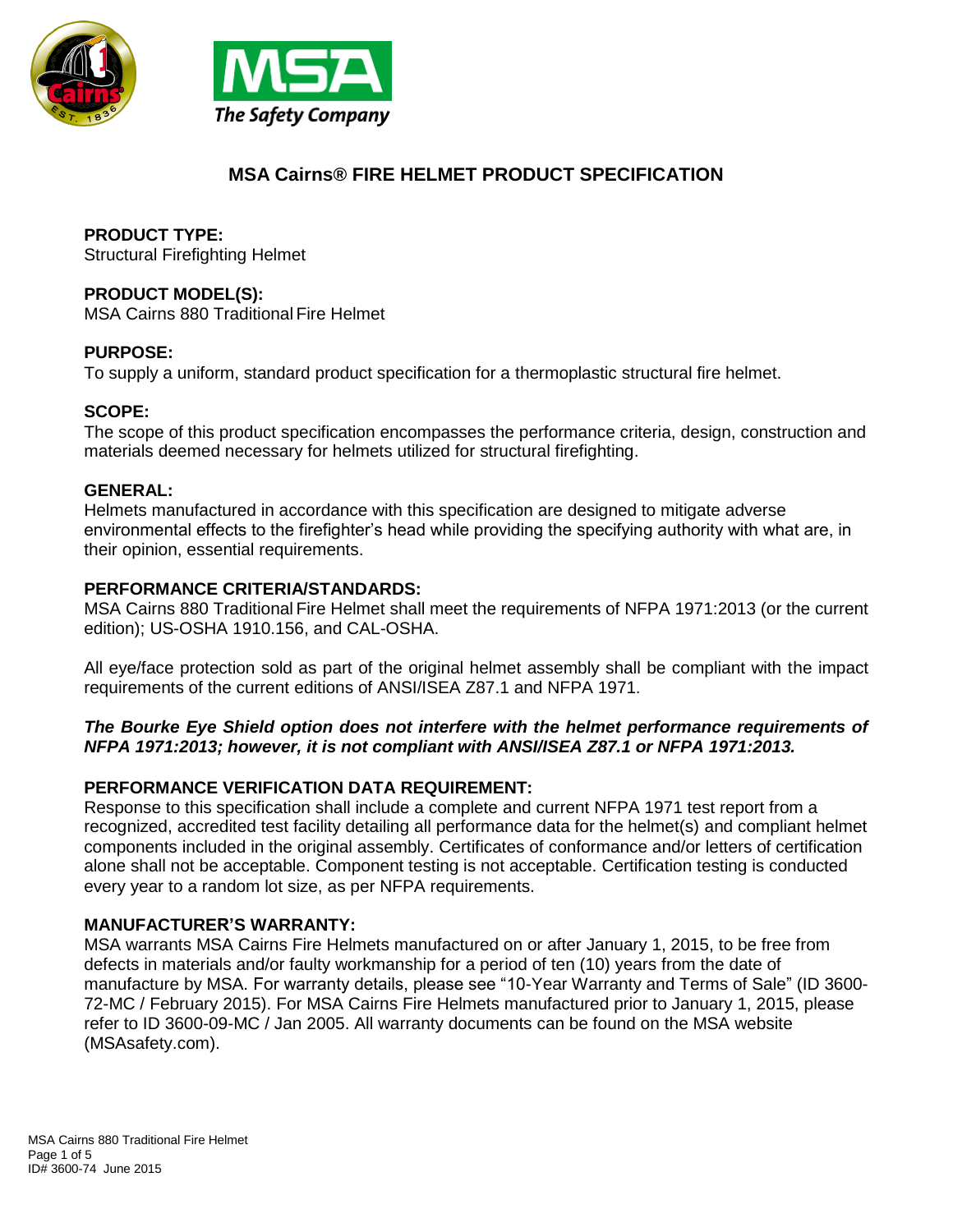

## **PRODUCT VISUAL(S):**



MSA Cairns 880 Traditional Fire Helmet

## **HELMET SHELL:**

MSA Cairns 880 Traditional Fire Helmet shall have a classic American Fire Service style helmet shell, comprising a crown, with four (4) major ribs (front, back, left and right sides), and four minor ribs equidistant between each major rib, and a brim that has a short front visor continuing around the sides to a large rear watershed area. The upper surface of the watershed shall have a textured finish with ivy scroll on the back of the watershed brim.

The helmet shell material consists of a high-temperature, flame- and chip-resistant "through-color" thermoplastic, compression-molded to form a one-piece shell.

The shell dimensions (with edge-trim) shall be 15.25" in length, 10.5" in width, and a height of 5.25".

The shell color finish shall be available in the standard colors of red, black, blue, yellow, orange and white.

The shell shall have black, high-temperature, flame-resistant, flexible edge trim made of thermoplastic rubber (TPR) with an aluminum core. The edge-trim is secured around the entire brim of the helmet by crimping the aluminum core which simultaneously captures and retains a wire used to reinforce the brim of the helmet. The edge-trim is secured at the mating ends with a high temperature adhesive and clamped by the helmet hanger clip at the edge of the rear brim.

The shell shall have a helmet hanger comprised of a  $\frac{3}{4}$ ", nickel plated "D" ring and a stainless steel clip. The helmet hanger shall be attached to the center rear of the brim.

#### **FRONT HOLDER:**

The helmet shell shall be furnished with a collapsible brass front-piece holder which shall be attached to the main rib on the shell front, and positioned to capture the top of standard 5" or 6" fire department identification shields (i.e., front pieces). The front holder shall be either a flat brass piece with a silkscreened eagle or Maltese Cross (5" & 6") or a formed brass eagle (6" only).

The shell shall have a thermoplastic, front-piece mounting bracket affixed to the front center of the brim. The bracket shall provide for positioning and retention of a standard 5" or 6" front pieces.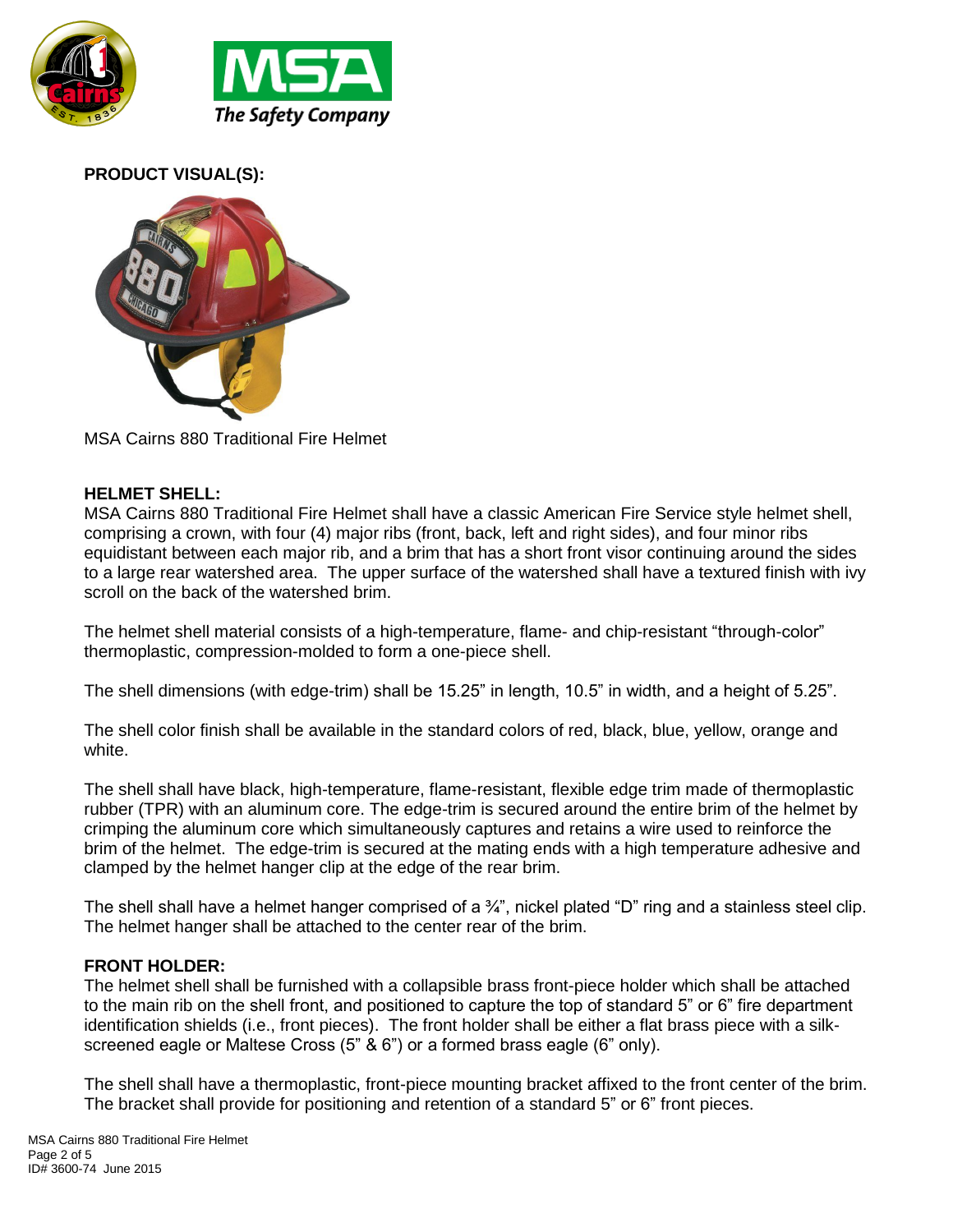



## **IMPACT CAP:**

The impact cap is designed to help provide increased thermal and impact protection. The impact cap shall be a rigid cell, high temperature urethane foam cap that covers the entire inner crown of the helmet. This impact cap is held into the crown by the suspension clips. It is removable for inspection and replacement.

### **HEAD SUSPENSION:**

MSA Cairns 880 Traditional Fire Helmet shall consist of a six-way head suspension system, attached to the impact cap. The head suspension system comprises three (3) fixed 0.75" wide nylon straps mounted at six points on the impact liner and fastened at their intersection to form the 6-way overhead strap assembly. The straps are attached to the impact cap by means of a rigid plastic strap that locks the straps into the helmet shell lugs.

#### **SIZING ADJUSTMENT:**

The size of the headband may be adjusted to fit the wearer's head by means of a ratchet adjustment system. The headband is attached to the sides of the impact cap liner by four (4) flexible retention tabs. The rear ratchet arms shall have three (3) adjustable positions so that the angle of the ratchet may be set to accommodate the nape of the wearer's head. The headband height shall be adjustable at the front of the helmet via a hook and loop system to provide additional comfort to the wearer.

The headband shall have a head size range of 5-5/8 to 7-5/8, adjustable in 1/8" increments.

#### **COMFORT LINER:**

MSA Cairns 880 Traditional Fire Helmet shall have a removable comfort liner, consisting of a headband cushion and a ratchet pad. Both components made of a foam-core laminate system, comprised of a soft black flame-resistant flannel material against the user's head backed by a soft loop material secured to the headband and ratchet with hook fastener. The comfort liner is machine-washable. It can easily be upgraded to a standard flannel or deluxe leather-lined version.

#### **CHINSTRAP:**

The chinstrap shall be constructed of three (3) pieces (or sections) of 3/4" wide, spun-Nomex webbing, which are connected by a high-temperature, durable thermoplastic quick-release buckle on the left side of the helmet, and by an optional cast zinc postman's slide buckle on the right side of the helmet. The middle section shall be a minimum of 20.5" in length and the total length of the chinstrap shall be 33.0" at full extension, end to end.

The chinstrap is attached at either end of the impact cap by means of a stainless clip and tuck loop.

#### **EAR/NECK PROTECTION:**

MSA Cairns 880 Traditional Fire Helmet provides ear and neck protection with a 7.25" wide, 18.5" long, full-cut earlap with an expanded opening at the neck, making the ratchet adjustment easily accessible.

The double-layer earlap consists of a 4.5 oz. / yd., yellow or black colored Nomex outer layer, and a flame resistant black flannel inner layer. The earlap shall be secured to the impact cap by a system of hooks molded into the helmet's suspension clips.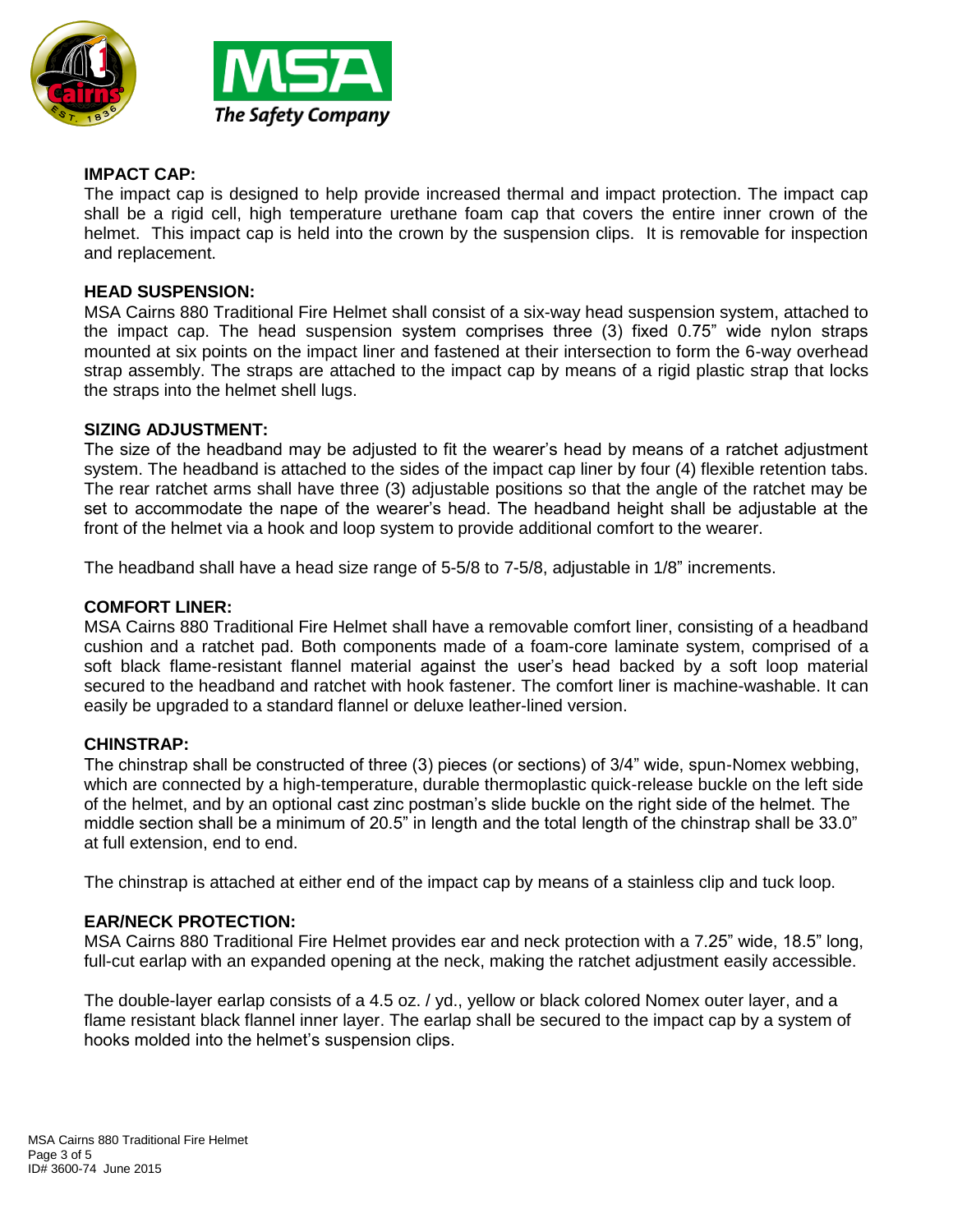



The earlap is machine washable and can be easily upgraded to a PBI/Kevlar earlap. The ear and neck protector shall be removable without interfering with the overhead strap assembly in any way and without removing any part of the helmet suspension.

## **RETRO-REFLECTIVE TRIM:**

MSA Cairns 880 Traditional Fire Helmet shall have eight (8) trahedron shaped pieces of retro-reflective trim around the exterior crown of the helmet shell for maximum visibility. Both Reflexite and Scotchlite trim shall be available. Color options include Lime-Yellow, Red-Orange, Scotchlite Triple Trim in Lime-Yellow or Red-Orange, and White.

| Name           | <b>Description</b>                                                                                                                                                                                                                                                                                                                                                                                                                                                                                                                                                                                                                                                                                                                                                     |
|----------------|------------------------------------------------------------------------------------------------------------------------------------------------------------------------------------------------------------------------------------------------------------------------------------------------------------------------------------------------------------------------------------------------------------------------------------------------------------------------------------------------------------------------------------------------------------------------------------------------------------------------------------------------------------------------------------------------------------------------------------------------------------------------|
| Faceshield and | Faceshield                                                                                                                                                                                                                                                                                                                                                                                                                                                                                                                                                                                                                                                                                                                                                             |
| Hardware       | The faceshield shall be a wrap-around, high pivot design, 4.5" wide, 19.0"<br>long and 0.150" thick. The lens material shall be high performance, high-<br>temperature, impact-resistant thermoplastic. The lens shall be coated with<br>a scratch resistant coating on both inner and outer surfaces to protect the<br>lens from abrasions.                                                                                                                                                                                                                                                                                                                                                                                                                           |
|                | Hardware<br>The faceshield shall be mounted to the helmet shell by means of two (2)<br>glass-reinforced, high-temperature and flame-resistant thermoplastic<br>bracket assemblies, with adjustable thermoplastic knobs one (1) on either<br>side of the helmet shell. The brackets allow the faceshield to be raised<br>above the brim line (with 6" front pieces) or helmet shell (with 5" front<br>pieces) when not in use.                                                                                                                                                                                                                                                                                                                                          |
| Goggle System  | The goggle system shall be comprised of a high-temperature, flame- and<br>impact-resistant goggle lens and frame, a flame-resistant, elastic goggle<br>strap, and a goggle retention system. This retention system will lock the<br>goggle onto the helmet at the back brim, preventing loss of the goggle<br>when either stowed or donned. Both inner and outer surfaces of the goggle<br>lens will have an anti-scratch and anti-fog coating. Both ends of the lens<br>will be reinforced with a fiberglass insulating label for extra durability at<br>elevated temperatures. The lens will be low profile, optically correct with a<br>nominal thickness of 1/16". The goggle strap will require a one-time<br>adjustment to facilitate donning if wearing gloves. |

## **EYE PROTECTION OPTIONS:**

#### **OTHER OPTIONS:**

*Bourke Eye Shield*

The Bourke Eye Shield is comprised of two 2.85" (W) x 5.15" (L) x 0.115" (D) polycarbonate lenses that pivot up and down at 90° simultaneously. The lenses are fastened to a single keep and cable (spring) system that allows both lenses to move simultaneously. When not in use (i.e., up) they are low-profile against the underside of the front brim. The entire assembly is mounted to a brass plate, which is secured to front center brim of the helmet shell. **The Bourke Eye Shield does not provide protection from impact or other potential hazards to the eye; it is not compliant with ANSI/ISEA Z87.1 or NFPA 1971.**